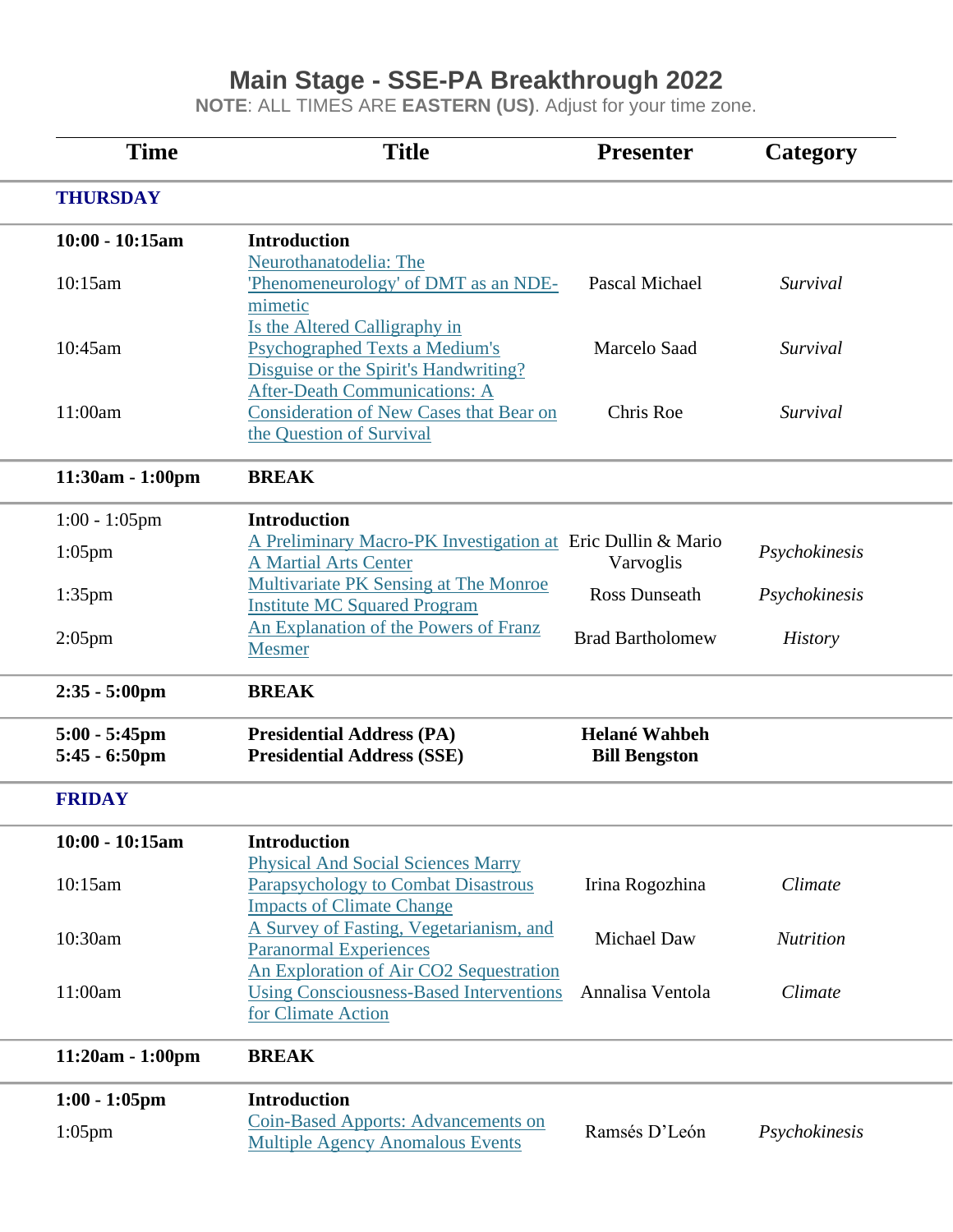| $1:35$ pm                                                                                               | <b>Subtle Energies: Copy by Thoughts,</b><br><b>Create with Magnets, A Powerful New</b><br><b>Subtle Energy</b>                                           | Jerry Gin                                                                                   | <b>Subtle Energies</b> |  |
|---------------------------------------------------------------------------------------------------------|-----------------------------------------------------------------------------------------------------------------------------------------------------------|---------------------------------------------------------------------------------------------|------------------------|--|
| $2:05$ pm                                                                                               | From Oracles to Algorithms: Wisdom<br>Acquisition at the Intersection of A.I. and<br>Psi                                                                  | Mark Boccuzzi                                                                               | Applications           |  |
| $2:35 - 5:00 \text{pm}$                                                                                 | <b>BREAK</b>                                                                                                                                              |                                                                                             |                        |  |
| $5:00 - 5:10$ pm<br>$5:10 - 5:50$ pm<br>$5:55 - 6:00 \text{pm}$<br>$6:00 - 6:10$ pm<br>$6:10 - 6:55$ pm | <b>PA Award Introduction</b><br><b>A Career in Parapsychology</b><br><b>Group Photo</b><br><b>SSE Award Presentations</b><br><b>SSE Founder's Speaker</b> | <b>Helané Wahbeh</b><br><b>Marilyn Schlitz</b><br><b>Bill Bengston</b><br><b>Dean Radin</b> |                        |  |
| $6:55 - 8:00 \text{pm}$                                                                                 | <b>BREAK</b>                                                                                                                                              |                                                                                             |                        |  |
| 8:00pm                                                                                                  | <b>A New Yet Ancient Foundation for</b><br><b>Scientific Research</b>                                                                                     | Dianne Trussell                                                                             | <b>Theory</b>          |  |
| $8:15$ pm                                                                                               | <b>Anything Can Be Expressed and</b><br>Analyzed Through its Hologram in the<br><b>Search for Reliable Information</b>                                    | Olga Strashun                                                                               | <b>Subtle Energies</b> |  |
| <b>SATURDAY</b>                                                                                         |                                                                                                                                                           |                                                                                             |                        |  |
| $10:00 - 10:15am$                                                                                       | <b>Introduction</b>                                                                                                                                       |                                                                                             |                        |  |
| 10:15am                                                                                                 | Toward a "Parapsychological Synthesis":<br>Proposals for Integrating Theories of Psi                                                                      | Michael Nahm                                                                                | <i>Theory</i>          |  |
| 10:45am                                                                                                 | <b>Rorschach Inkblot Test and</b><br>Parapsychology                                                                                                       | <b>Renaud Evrard</b>                                                                        | Psychology             |  |
| 11:15am                                                                                                 | <b>Terminal Lucidity: Understanding the</b><br>Enigma of the Awakening Before Death                                                                       | <b>Maryne Mutis</b>                                                                         | Psychology             |  |
| 11:30am - 1:00pm                                                                                        | <b>BREAK</b>                                                                                                                                              |                                                                                             |                        |  |
| $1:00 - 1:10$ pm<br>$1:10 - 1:55$ pm                                                                    | <b>PA Speaker Introduction</b><br><b>JB Rhine Speaker</b>                                                                                                 | Helané Wahbeh<br><b>Steve Taylor</b>                                                        |                        |  |
| $1:55 - 3:30$ pm                                                                                        | <b>BREAK</b>                                                                                                                                              |                                                                                             |                        |  |
| 3:30 <sub>pm</sub>                                                                                      | <b>Exploring How Sentiment Measures</b><br>Interacts with the Data Produced by the<br><b>GCP</b>                                                          | <b>Ulf Holmberg</b>                                                                         | Consciousness          |  |
| 4:00 <sub>pm</sub>                                                                                      | The Turning Tide: Breakthrough<br><b>Evidence for Global Consciousness</b>                                                                                | <b>Roger Nelson</b>                                                                         | Consciousness          |  |
| 4:30 <sub>pm</sub>                                                                                      | <b>Anomalous Entropic Effects in 23 Years</b><br>of Continuously Recorded Truly Random<br>Data                                                            | Dean Radin                                                                                  | Consciousness          |  |
| 5:00pm - 7:00pm                                                                                         | <b>BREAK</b>                                                                                                                                              |                                                                                             |                        |  |
|                                                                                                         |                                                                                                                                                           |                                                                                             |                        |  |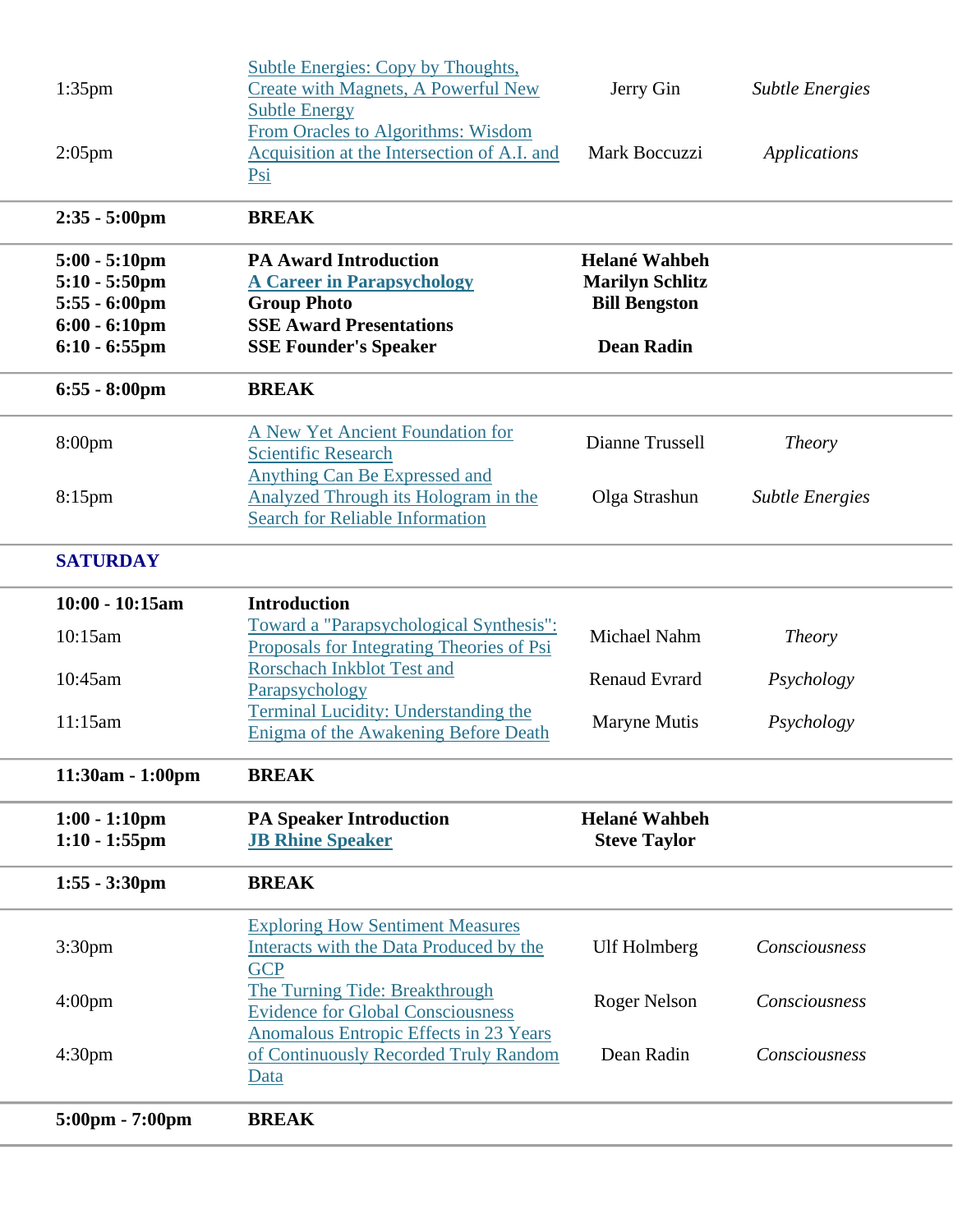| 3:30pm                                | <b>Decreased PTSD Symptoms Following</b><br><b>Lucid Dream Healing Workshop</b>                                          | <b>Garrett Yount</b>                | Psychology             |  |
|---------------------------------------|--------------------------------------------------------------------------------------------------------------------------|-------------------------------------|------------------------|--|
| 3:00 <sub>pm</sub>                    | <b>Corroboration Amongst Clairvoyant</b><br>"Seers" During Reiki Energy Medicine<br>Sessions.                            | Helané Wahbeh                       | <b>Subtle Energies</b> |  |
| $2:00 - 3:00$ pm                      | <b>BREAK</b>                                                                                                             |                                     |                        |  |
| $12:00 - 1:00$ pm<br>$1:00 - 2:00$ pm | <b>PA General Meeting</b><br><b>SSE General Meeting</b>                                                                  |                                     |                        |  |
| 11:30am - 12:00pm                     | <b>BREAK</b>                                                                                                             |                                     |                        |  |
| 10:50am                               | Playing in the Field: Exploring Children's<br><b>Unexplained Experiences</b>                                             | Donna Thomas                        | Children               |  |
| 10:05am                               | <b>Exploring the Correlates and Nature of</b><br><b>Anomalous Interactions with Objects</b><br>(Psychometry)             | <b>Christine Simmonds-</b><br>Moore | Psychology             |  |
| 10:00 - 10:05am                       | <b>Introduction</b>                                                                                                      |                                     |                        |  |
| <b>SUNDAY</b>                         |                                                                                                                          |                                     |                        |  |
| $7:45$ pm                             | Eileen Garrett: The Medium's Message                                                                                     | Sally Ann Drucker                   | Entertainment          |  |
| 7:30 <sub>pm</sub>                    | <b>Body Mapping the Somatic Experience:</b><br>Somatization of Disease, Disorder and<br><b>Distant Healing Intention</b> | Nancy McLaughlin-<br>Walter         | <b>Subtle Energies</b> |  |
| $7:00$ pm                             | <b>Reframing Extrasensory Perception: A</b><br><b>Condensed Model</b>                                                    | Keith Alexander                     | <b>Theory</b>          |  |